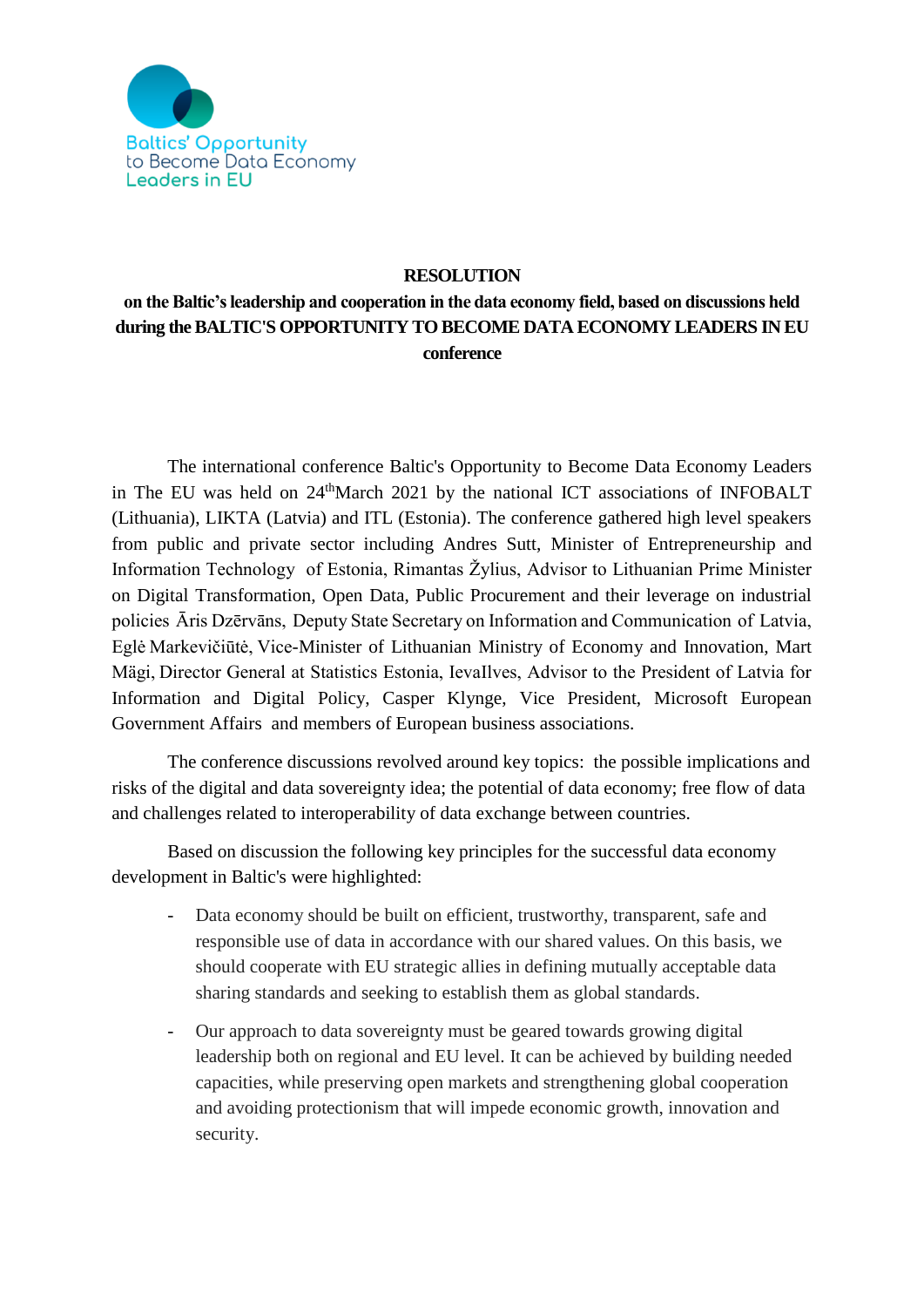

- We need less control and more goodgovernance, including usages of common interoperability standards, application of 'only once' principle is a key for crossborder data economy. Data protection is important not localization.
- Foundation of digital transformation is legislation which should be an enabler for innovation of non-restrictive manner. The balanced safeguards for adequate data protection and privacy should be put in place in such a way which should not hamper innovation, but to foster it.
- Digital innovation benefits from cross-sector and cross-country partnerships promoting public and private cooperation. Bottlenecks and problems that inhibit successful cross-border flows of data between businesses and the public sector should be avoided. We should be allowed to opt for the best, more secure and more advanced data sharing infrastructure.

Hereby we declare our readiness to endorse the following objectives and actions and invite all parties concerned to:

- 1. Speed up the development of regional data economy by fostering implementation of cross-border public e-services.
- 2. Adopt and implement key digital capacities, including the deployment of secure cloud infrastructure and interoperable services for the purposes of boosting economic growth, innovation and using high end technologies that will strengthen protection of data.
- 3. Apply European Interoperability Framework in development of public e-services.
- 4. Boost real time economy regional-wide by implementing the following services: crossborder eCMR full scale working solution; cross-border KYC utility; e-receipt and other services what respond to business demand.
- 5. Develop data collaborative projects among the Baltic's that could also expand on a European level taking into account existing best practice examples, that will enable the future use of Public and Privately possessed data.
- 6. Develop the framework for health data exchange among states in order to fight pandemic and enable researchers to save the lives of citizens and prolong healthy life expectancy in Baltic's.

ITL, LIKTA, INFOBALT is offering expertise and support for Governmental institutions to facilitate and catalyse development of regional Data economy initiatives, including common data space among Baltic countries with the possibility to scale it also to other countries.